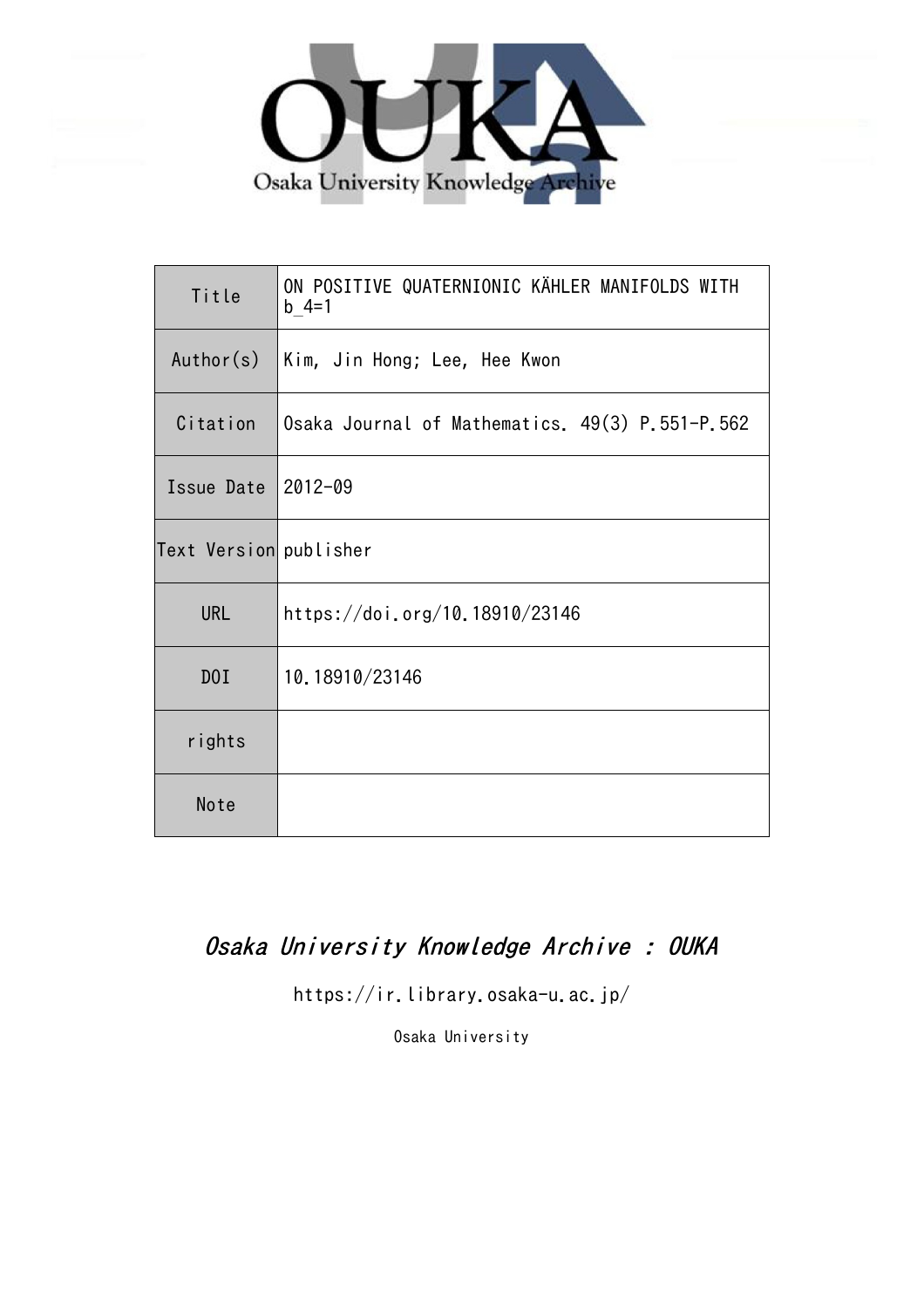## **ON POSITIVE QUATERNIONIC KÄHLER MANIFOLDS WITH**  $b_4 = 1$

JIN HONG KIM and HEE KWON LEE

(Received March 9, 2009, revised October 23, 2009)

### **Abstract**

Let *M* be a positive quaternionic Kähler manifold of dimension 4*m*. In earlier papers, Fang and the first author showed that if the symmetry rank is greater than or equal to  $[m/2] + 3$ , then *M* is isometric to  $\mathbf{HP}^m$  or  $Gr_2(\mathbf{C}^{m+2})$ . The goal of this paper is to give a more refined classification result for positive quaternionic Kähler manifolds (in particular, of relatively low dimension or with even *m*) whose fourth Betti number equals one. To be precise, we show in this paper that if the symmetry rank of *M* with  $b_4(M) = 1$  is no less than  $[m/2] + 2$  for  $m \ge 5$ , then *M* is isometric to  $\mathbf{HP}^m$ .

#### **1. Introduction and main results**

A compact quaternionic Kähler manifold *M* is a Riemannian manifold of real dimension 4*m* whose holonomy group is contained in the Lie group *Sp*(*m*)*Sp*(1) in *SO*(4*m*) for  $m \geq 2$ . Such a manifold is called *positive* if it has the positive scalar curvature. It is known that every quaternionic Kähler manifold is Einstein. So it is common to define a 4-dimensional quaternionic Kähler manifold to be both Einstein with non-zero scalar curvature and self-dual. While many complete, non-compact, non-symmetric quaternionic Kähler manifolds with negative scalar curvature are known to exist, so far the only known examples of compact positive quaternionic Kähler manifolds are symmetric (see some similarities in [10] and [12] for positively curved Riemannian manifolds). Moreover, a theorem of Alekseevsky asserts that there are no other compact homogeneous positive quaternionic Kähler manifolds (e.g., see [1]).

According to a result of LeBrun and Salamon in [13], every positive quaternionic Kähler manifold *M* is simply connected and the second homotopy group  $\pi_2$  is a finite group with 2-torsion, trivial or **Z**. More precisely, M is isometric to  $\mathbf{HP}^m$  (resp.  $Gr_2(\mathbf{C}^{m+2})$ ) if  $\pi_2(M) = 0$  (resp.  $\pi_2(M) = \mathbb{Z}$ ). So its second Betti number is always less than or equal to 1. Furthermore, for such quaternionic Kähler manifolds of dimension 4*m* all odd Betti numbers vanish, so that the Euler characteristic of the manifold is always positive. Recall

<sup>2010</sup> Mathematics Subject Classification. 53C26.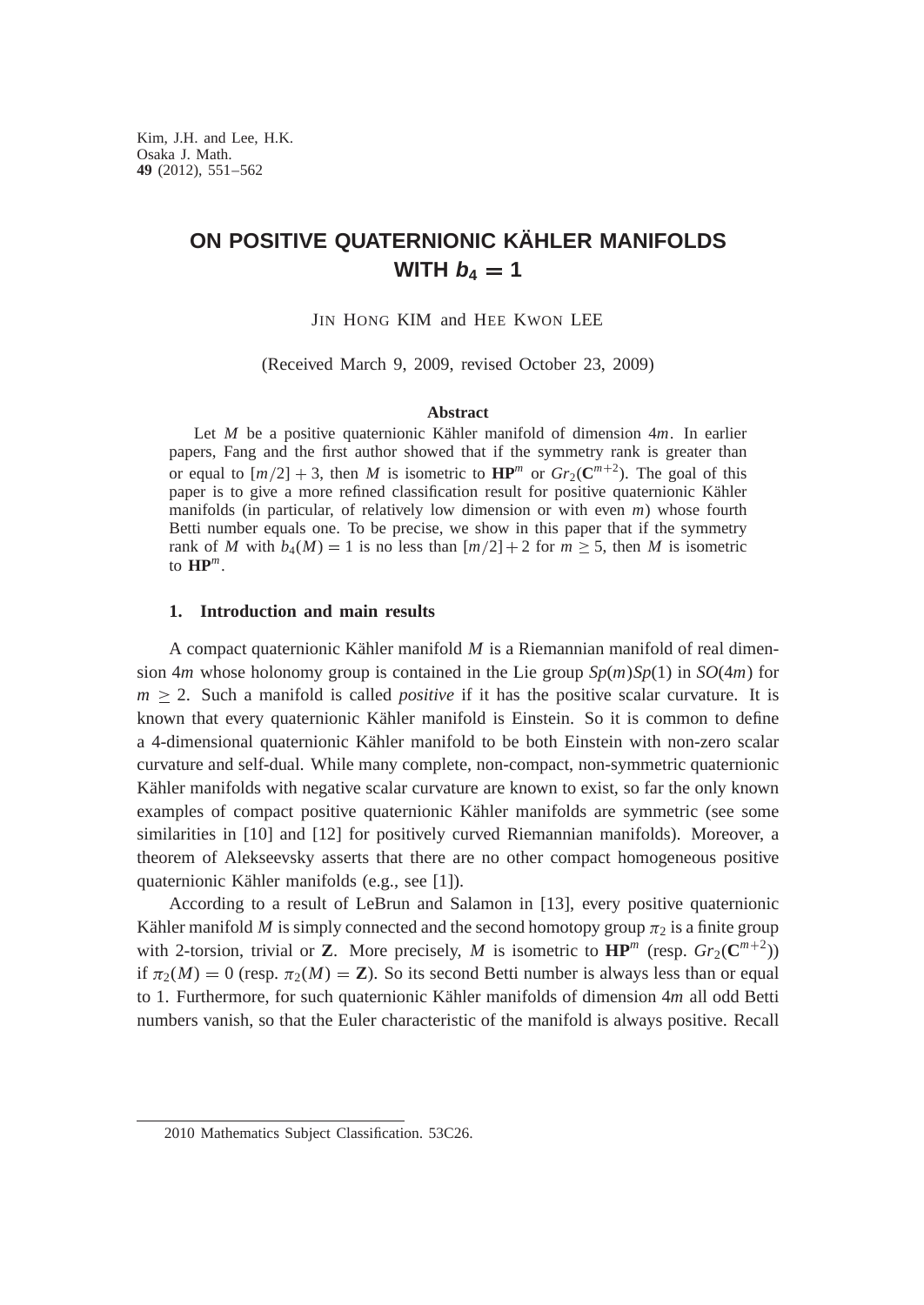also that there exists a nice relationship between Betti numbers of different degrees such as

$$
\sum_{i=0}^{m-1} 2(6i(m-i-1)-(m-1)(m-3))b_{2i} = m(m-1)b_{2m}
$$

(e.g., see [13] for more details).

On the other hand, it is also one of the interesting problems to classify positive quaternionic Kähler manifolds in terms of the rank of its isometry group. Strictly speaking, the symmetry rank sym-rank $(M, g)$  (or simply sym-rank $(M)$ ) of a Riemannian manifold with a Riemannian metric  $g$  is defined as the rank of the isometry group Isom $(M, g)$ . Equivalently, it can be defined as the largest number *r* such that a *r*-dimensional torus acts effectively and isometrically on *M*. This concept was first introduced by Grove and Searle in [6] in order to measure the amount of symmetry of *M*.

It is not so hard to see that the symmetry rank sym-rank $(M)$  of a positive quaternionic Kähler manifold of dimension  $4m$  is less than or equal to  $m + 1$ . In [2] Bielawski classified positive quaternionic Kähler manifolds of dimension 4*m* with isometry rank equal to  $m + 1$ . Moreover, in earlier papers [4] and [9], Fang and the first author gave a classification result of positive quaternionic Kähler manifolds with certain symmetry. That is, we showed that if the symmetry rank is greater than or equal to  $[m/2]$  + 3, then *M* is isometric to  $\mathbf{HP}^m$  or  $Gr_2(\mathbf{C}^{m+2})$ . In fact, there have been some concrete classification results of positive quaternionic Kähler manifolds of low dimension. For examples, Hitchin proved in [8] that every positive quaternionic Kähler 4-manifold must be isometric to **CP**<sup>2</sup> and *S* 4 . In case of dimension 8, Poon and Salamon showed in [14] that every positive quaternionic Kähler manifold should be isometric to  $HP^2$ ,  $Gr_2(\mathbb{C}^4)$  or  $G_2/SO(4)$ , i.e., the Wolf spaces. Moreover, in [7] H. Herrera and R. Herrera gave the classification of positive quaternionic Kähler 12-dimensional manifolds under an isometric  $S<sup>1</sup>$ -action. As a consequence of their classification, such a manifold is isometric to  $HP^3$ ,  $Gr_2(C^5)$  or  $Gr_4(R^7)$ . Here  $Gr_4(R^7)$  means the oriented real Grassmannian manifold of dimension 12.

The goal of this paper is to give a more refined classification result for positive quaternionic Kähler manifolds whose fourth Betti number equals one. To be precise, in this paper we show the following theorem:

**Theorem 1.1.** *Let M be a positive quaternionic Kähler manifold of dimension*  $4m$  with  $b_4(M) = 1$ . If the symmetry rank of M satisfies

sym-rank
$$
(M) \ge \left[\frac{m}{2}\right] + 2
$$
,  $m \ge 5$ ,

*then M is isometric to* **HP***<sup>m</sup> .*

Finally, a remark is in order. After having submitted this paper for publication, in the subsequent paper [11] we were able to improve the lower bound of the symmetry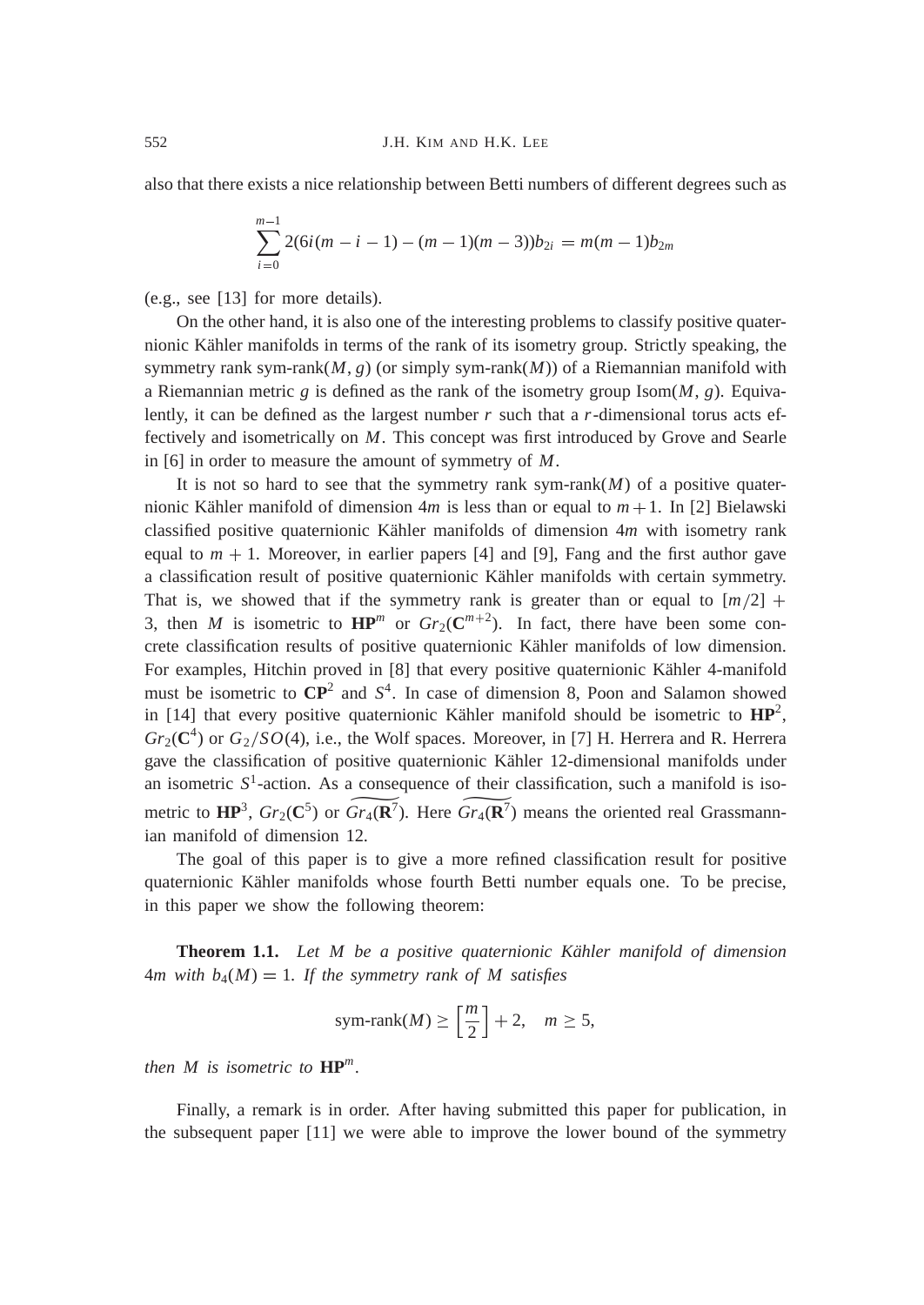rank in Theorem 1.1 by one for positive quaternionic Kähler manifolds of real dimension  $4m \ge 40$  (here, *m* is an even integer greater than or equal to 10) with  $b_4 = 1$ . On the other hand, note that Theorem 1.1 applies to any positive quaternionic Kähler manifold of real dimension  $\geq 20$  with  $b_4(M) = 1$ , under the stated condition of symmetry rank. The method of the paper [11] is to use a more delicate argument of Frankel type to positive quaternionic Kähler manifolds with certain symmetry rank which works well only for higher dimensional positive quaternionic Kähler manifolds. So we remark that the methods of two papers are essentially of different nature.

We organize this paper as follows. In Section 2, we set up basic terminology and prove several important results for the proof of our main theorem. In Section 3, we give a proof of Theorem 1.1 through the stratification of the connected components of the fixed point sets. Finally we remark that this paper is very much influenced by the ideas in the papers [3] and [4].

#### **2. Preparatory results**

In this section we set up basic terminology and prove several important results for the proof of our main Theorem 1.1. Throughout this paper, all Lie group actions on a Riemannian manifold are assumed to be effective and isometric.

Now we begin with the connectedness theorem of Fang and the first author in [3] and [9]. To do so, first recall that a map  $f: N \to M$  between two manifolds is called *h*-connected if the induced map  $f_* : \pi_i(M) \to \pi_i(M)$  is an isomorphism for all  $i < h$ and an epimorphism for  $i = h$ . If f is an imbedding this is equivalent to saying that up to homotopy *M* can be obtained from  $f(N)$  by attaching cells of dimension  $\geq h+1$ .

**Theorem 2.1.** *Let M be a positive quaternionic Kähler manifold of dimension* 4*m. If N is a quaternionic Kähler submanifold of dimension* 4*n*, *then the inclusion*  $N \hookrightarrow M$  is  $(2n - m + 1)$ -connected. Furthermore, if there is a Lie group G acting *isometrically on M and fixing N pointwise, then the inclusion map is*  $(2n - m + 1 +$  $\delta(G)$ )-connected, where  $\delta(G)$  is the dimension of the principal orbit of G.

The first statement of Theorem 2.1 is due to Fang ([3], [4]), while its second statement is the extension to the case with group action which is due to the first author ([9]). The latter can be also considered to be an extension of the connectedness theorem of Wilking in [15] and independently Fang, Mendonça, and Rong in [5] for positively curved manifolds to positive quaternionic Kähler manifolds.

We also need the following lemma.

**Lemma 2.2.** *Let M be a positive quaternionic Kähler manifold of dimension* 4*m* with an isometric  $T^{m-1}$ -action. Then there always exists an isolated fixed point of the  $T^{m-1}$ *-action.*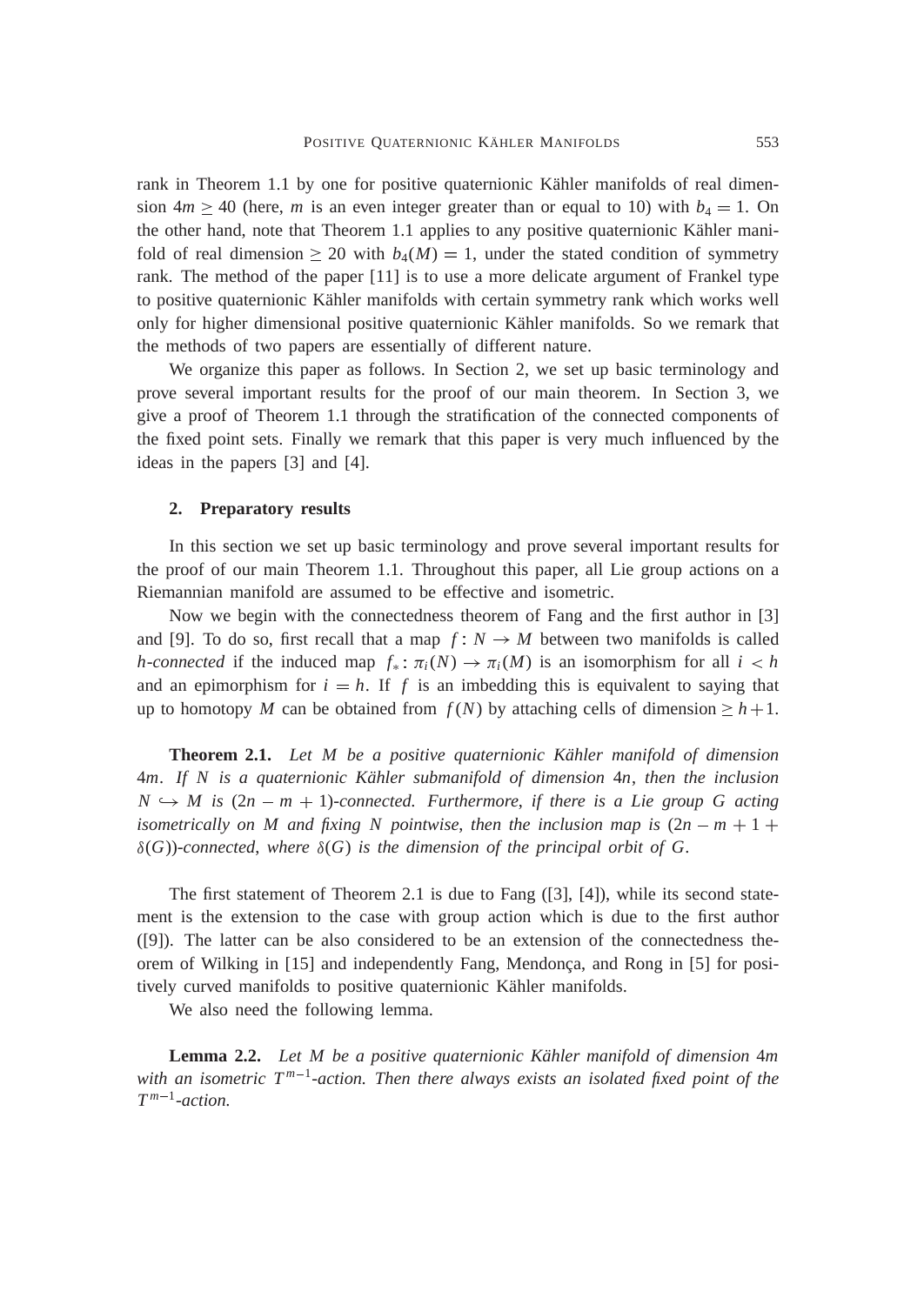Proof. We will show this lemma by contradiction. To do so, suppose that there exists a fixed point component *N* of dimension 4 in the fixed point set under the  $T^{m-1}$ action. If we use a stratification of the fixed point sets under the  $T<sup>k</sup>$ -subaction of  $T^{m-1}$ -action we can consider a sequence of positive connected quaternionic Kähler submanifolds as follows.

(2.1) 
$$
x \in N = N_1^4 \subset N_2^8 \subset \cdots \subset N_{m-1}^{4(m-1)} \subset M,
$$

where each quaternionic submanifold  $N_i^{4i}$  admits an isometric  $T^{i-1}$ -subaction of  $T^{m-1}$ action on *M*. So, in particular,  $N = N_1^4$  is contained in positive quaternionic Kähler strata  $N_2^8 \subset N_3^{12}$  such that  $N_3^{12}$  admits an isometric  $T^2$ -action. If  $N_2^8$  is isometric  $G_2/SO(4)$  then *N* should be isometric to  $\mathbb{CP}^2$ , since it is known that the only 4-dimensional positive quaternionic Kähler manifold in  $G_2/SO(4)$  is  $\mathbb{CP}^2$ . But then we claim that the  $T^2$ -action on  $N_3^{12}$  should have a fixed point outside *N*. Indeed, otherwise the Euler characteristic  $\chi$  of *N* coincides with that of  $N_3^{12}$ , i.e.,  $\chi(N_3^{12}) = 3$ . This implies that  $b_6(N_3^{12}) = 1$ . On the other hand, since we have the relation  $b_6(N_3^{12}) =$  $2b_2(N_3^{12})$  (e.g., see [13]),  $b_6(N_3^{12})$  should be even. This is a contradiction.

Next if  $N_2^8$  is isometric to  $HP^2$ , then it follows from Theorem 2.1 that the inclusion of  $N_2^8$  into  $N_3^{12}$  is at least 3-connected. Hence  $N_3^{12}$  is also isometric to  $HP^3$ . But then, since the Euler characteristic of  $N_2^8$  (resp.  $N_3^{12}$ ) is 3 (resp. 4), there should be an isolated fixed point of the  $T^2$ -action on  $N_3^{12}$  outside  $N_2^8$ . But that fixed point is also an isolated fixed point of the  $T^{m-1}$ -action on *M*. Hence we are done in this case. If  $N_2^8$ is isometric to  $Gr_2(\mathbb{C}^4)$ , then, as in the above case,  $N_3^{12}$  is isometric to  $Gr_2(\mathbb{C}^4)$ . Since the Euler characteristic of  $N_2^8$  (resp.  $N_3^{12}$ ) is 6 (resp. 10), it follows from Theorem 0.1 of Frankel type in [3] there should be an isolated fixed point of the  $T^2$ -action on  $N_3^{12}$ outside  $N_2^8$  which is also an isolated fixed point of the  $T^{m-1}$ -action on *M*.

Therefore we may assume that there is another fixed point component  $N'$  of dimension  $\geq 4$  outside *N* in the fixed point set under the  $T^2$ -action on  $N_3^{12}$ . But then  $N'$  and  $N_2^8$  would intersect to each other by Theorem 0.1 of Frankel type in [3]. Hence  $N'$  is contained in  $N_2^8$ . If we apply the Theorem 0.1 of Frankel type in [3] to *N* and  $N'$  in  $N_2^8$  once again, we can easily derive a contradiction. This completes the proof of Lemma 2.2.  $\Box$ 

Next we need the following Proposition 2.3 which will be useful to prove some important results at several places of this paper. Its statement can be found in Proposition 2.3 in [3] whose proof can be referred to the paper [7] of Herrera and Herrera. However, their paper contains the proof for more general results. For the sake of reader's convenience, we briefly sketch a different and interesting proof which seems to be known to experts.

To do so, first let us recall some definitions. Let *G* be a connected Lie subgroup of the isometry group Isom(*M*). For any  $x \in M$ , the isotropy group  $G_x$  is a subgroup of the holonomy group  $(Sp(m)Sp(1))_x$  at *x*. So the isotropy representation is determined by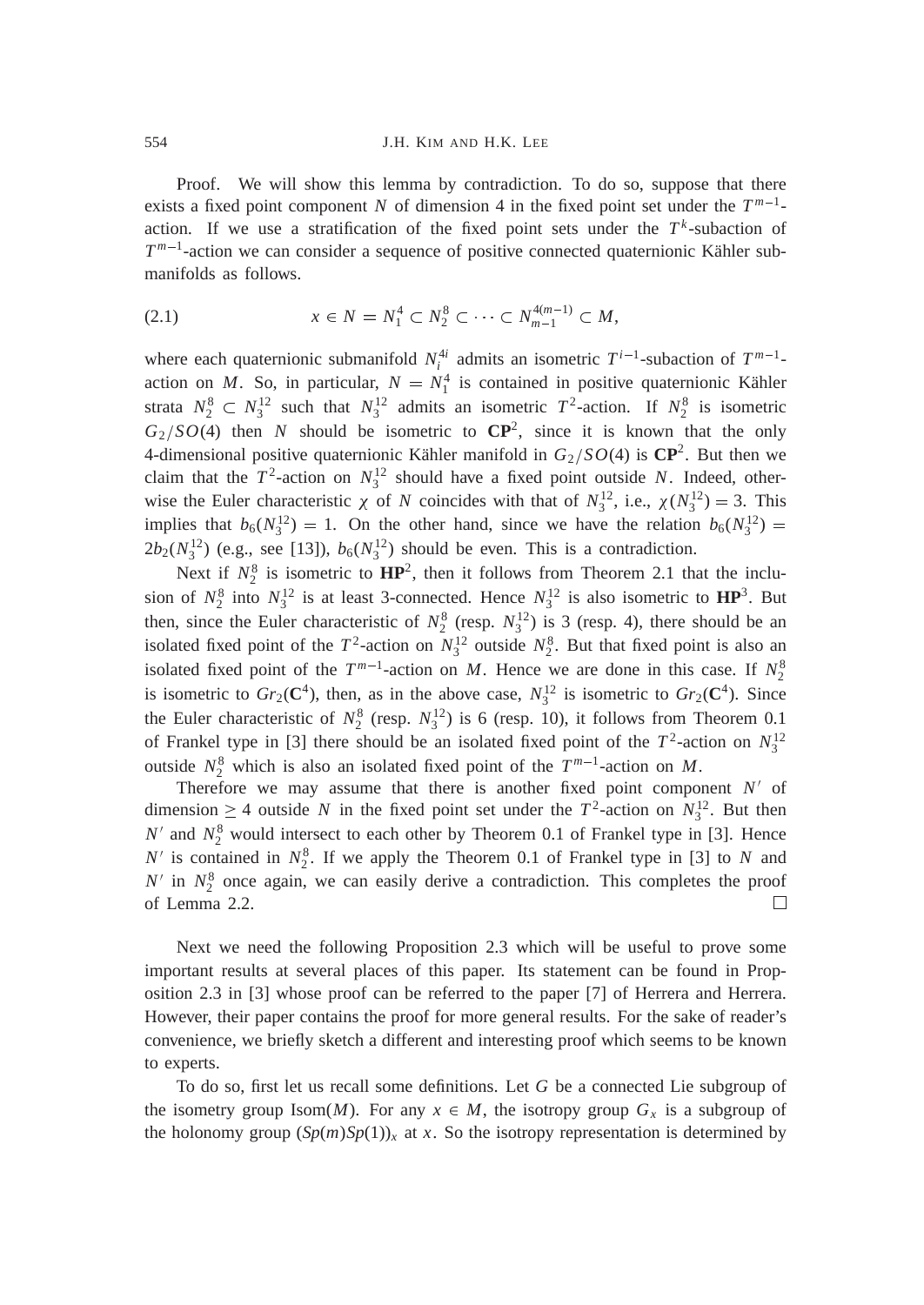two homomorphisms

$$
\rho_x \colon G_x \to \text{Sp}(m)_x, \quad \overline{\rho}_x \colon G_x \to \text{Sp}(1)_x.
$$

We then say that an isometric *G*-action on *M* is *of quaternionic type* if  $\bar{\rho}_x$ :  $G_x \rightarrow$  $Sp(1)_x$  is trivial for any *G*-fixed point  $x \in M$  (see [3], Section 2 for more details about the torus action of quaternionic type on a quaternionic Kähler manifold).

**Proposition 2.3.** *Let M be a positive quaternionic Kähler manifold of dimension* 12 with an isometric  $T^r$ -action. If  $r = 4$  or  $r = 3$  and  $T^3$ -action is of quaternionic *type then M is isometric to*  $\mathbf{HP}^3$  *or Gr*<sub>2</sub>( $\mathbf{C}^5$ ).

Proof. To show it, we consider the two cases, depending on  $b_2(M)$ . If  $b_2(M) \ge 1$ then it follows from a result of LeBrun and Salamon that *M* is isometric to  $Gr_2(\mathbb{C}^{m+2})$ . So we are done.

Now we assume that  $b_2(M) = 0$ . Note that the *T*<sup>*r*</sup>-action on *M* has only isolated fixed points, since  $r$  is greater than or equal to 3. At each isolated fixed point  $x$ , by considering the isotropy representation on the tangent space of  $M$  at  $x$  we see that there are exactly three positive quaternionic Kähler submanifolds of dimension 8 passing through *x* and also three positive quaternionic Kähler submanifolds of dimension 4 passing through *x*. Since every 8-dimensional positive quaternionic Kähler manifold is known to be isometric to either  $HP^2$  or  $G_2/SO(4)$  or  $Gr_2(\mathbb{C}^4)$ . If any one of the 8-dimensional positive quaternionic Kähler submanifold is isometric to **HP**<sup>2</sup> then *M* should be isometric to  $HP^3$ , since the inclusion of the 8-dimensional submanifold into *M* is at least 3-connected by the connected Theorem 2.1. As in the proof of Lemma 2.2, we can conclude that the 8-dimensional positive quaternionic Kähler submanifold cannot be isometric to  $G_2/SO(4)$ .

Next we assume that all of the 8-dimensional positive quaternionic Kähler submanifolds are isometric to  $Gr_2(\mathbb{C}^4)$ . Then we first claim that the Euler characteristic of *M* is equal to 10. Since all the fixed points are isolated, it suffices to show that the action has 10 isolated fixed points. To see it, recall that at each isolated fixed point *x*, there are exactly three positive quaternionic Kähler submanifolds of dimension 8 passing through *x* and that each 8-dimensional positive quaternionic Kähler submanifold contains two 4-dimensional positive quaternionic Kähler submanifolds passing through *x*. In what follows, we call such a 4-dimensional positive quaternionic Kähler submanifold a *triangle*, and its terminology seems reasonable in view of the moment map image of **CP**<sup>2</sup> in symplectic geometry.

Now fix such an 8-dimensional positive quaternionic Kähler submanifold *N* isometric *Gr*2(**C** 4 ). Then *N* contains six isolated fixed point, called *vertices* and denoted  $v_1, v_2, \ldots, v_6$ , of the  $T^{r-1}$ -subaction of  $T^r$ -action, since the Euler characteristic of  $Gr_2(\mathbb{C}^4)$  equals 6. We next show that there are exactly four more isolated fixed points outside *N*. To do so, let *k* be the number of vertices outside *N*. Since there are exactly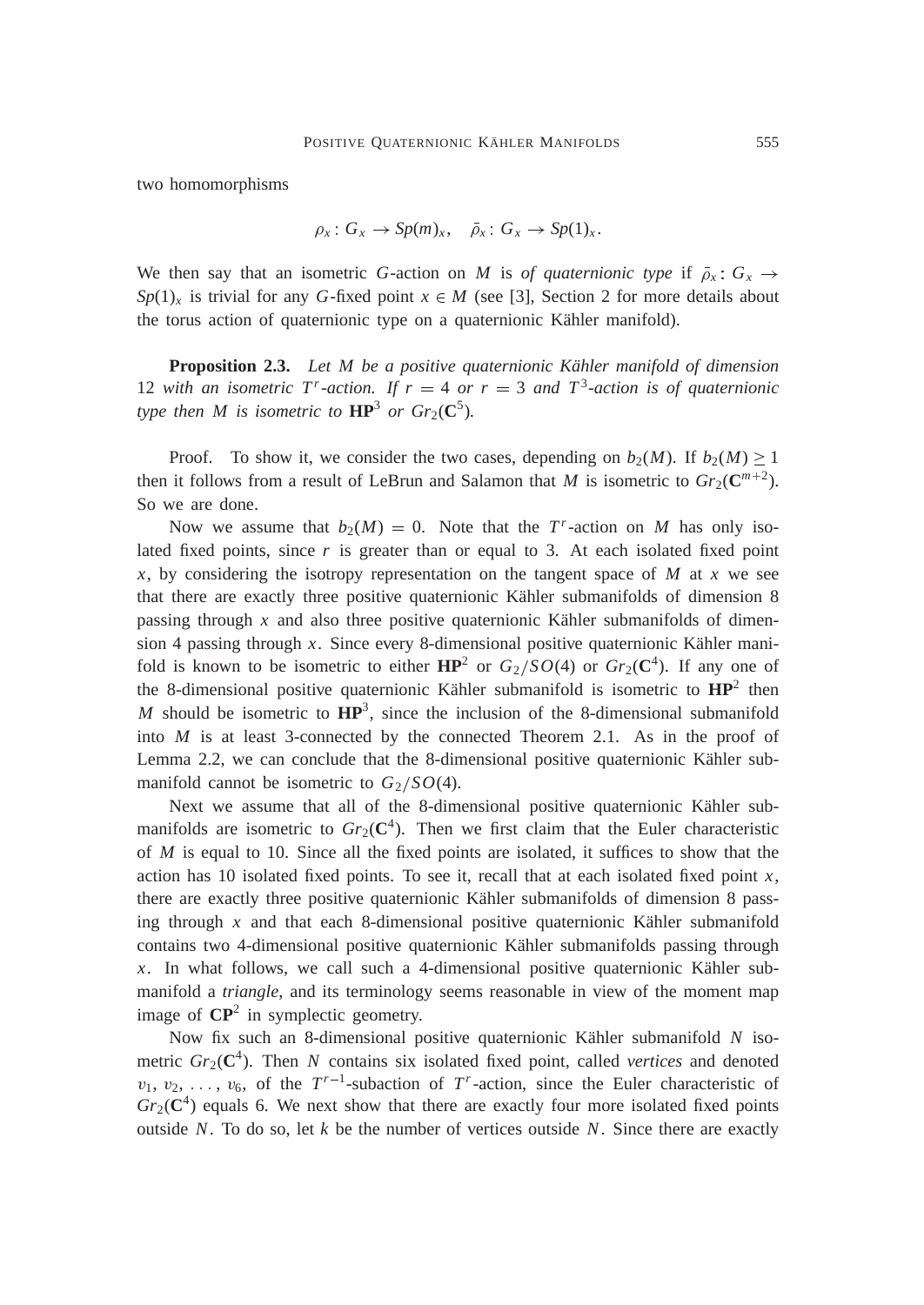three triangles passing through each vertex and every triangle shares at least one vertex in *N*, a simple combinatorial argument says that there is no triangle lying outside *N* and that there are at least  $3k/2$  triangles which does not lie in *N*. Thus we should have  $3k/2 \le 6$ , so that  $k \le 4$ . Finally since the Euler characteristic of *M* is even, it is easy to see that actually  $k = 4$  and so we can finish the proof of the claim.

Next we assume that the Euler characteristic of *M* equals 10. Then we show that *M* is isometric to  $Gr_2(\mathbb{C}^5)$ . We show it by proving  $b_2(M) \neq 0$ . If  $b_2(M) = 0$  then it follows from  $b_6(M) = 2b_2(M)$  that  $b_6(M) = 0$ . Recall next that the Euler characteristic of *M* is given by the sum of the sign  $\pm 1$  associated to 10 isolated fixed points. So in our case the signature is zero. Since the signature of  $Gr_2(\mathbb{C}^4)$  equals 2, there are exactly four +1 and exactly two -1 vertices among the six vertices  $v_1, v_2, \ldots, v_6$ . Moreover, since the signature of *M* is zero, there are exactly three vertices  $v_7$ ,  $v_8$ ,  $v_9$  whose sign are all  $-1$ . Again a simple combinatorial argument gives rise to a contradiction to the signature of *M*. This completes the proof of Proposition 2.3. □

We also need the following Proposition 2.4 which is analogous to Theorem B in [3]. Indeed, Fang proved the same result with a weaker assumption  $m - 2$  on the lower bound of the symmetry rank, but a stronger assumption  $m \geq 10$  on the dimension. A key ingredient with which we are able to weaken the dimension condition in Theorem B of [3] is the refined connectedness Theorem 2.1 above.

**Proposition 2.4.** *Let M be a positive quaternionic Kähler manifold of dimension* 4*m with an isometric T <sup>m</sup>*<sup>1</sup> *-action of quaternionic type. If m is greater than or equal to* 5, *then M is isometric to*  $\mathbf{HP}^m$  *or*  $Gr_2(\mathbf{C}^{m+2})$ *.* 

Proof. Since the Euler characteristic of *M* is not zero, there exists a fixed point  $x \in M$  of the  $T^{m-1}$ -action. As in the proof of Lemma 2.2, if we use a stratification of fixed point sets under the  $T^k$ -subaction of  $T^{m-1}$ -action we can find a quaternionic Kähler manifold N containing x which lies in the fixed point set under the  $S^1$ subaction of  $T^{m-1}$ .

Now we need to consider two cases, depending on the codimension of the submanifold *N*. If the codimension of *N* in *M* is 4, then it follows from Theorem 1.2 of Fang that *M* is isometric to  $\mathbf{HP}^m$  or  $Gr_2(\mathbf{C}^{m+2})$ . Hence we are done in this case.

On the other hand, if the codimension of *N* in *M* is at least 8 then we can consider a sequence of connected quaternionic Kähler submanifolds as follows.

$$
(2.2) \t\t\t\t \{x\} = N_1^0 \subset N_2^4 \subset N_3^8 \subset \cdots \subset N_{m-1}^{4(m-2)} = N \subset M,
$$

where for each  $1 \le i \le m-1$  the quaternionic submanifold  $N_i^{4(i-1)}$  admits an isometric  $T^i$ -subaction of  $T^{m-1}$ -action on *M*. Observe that the codimension of *N* in *M* is actually equal to 8 by considering the chain (2.2) more closely. Next if we apply the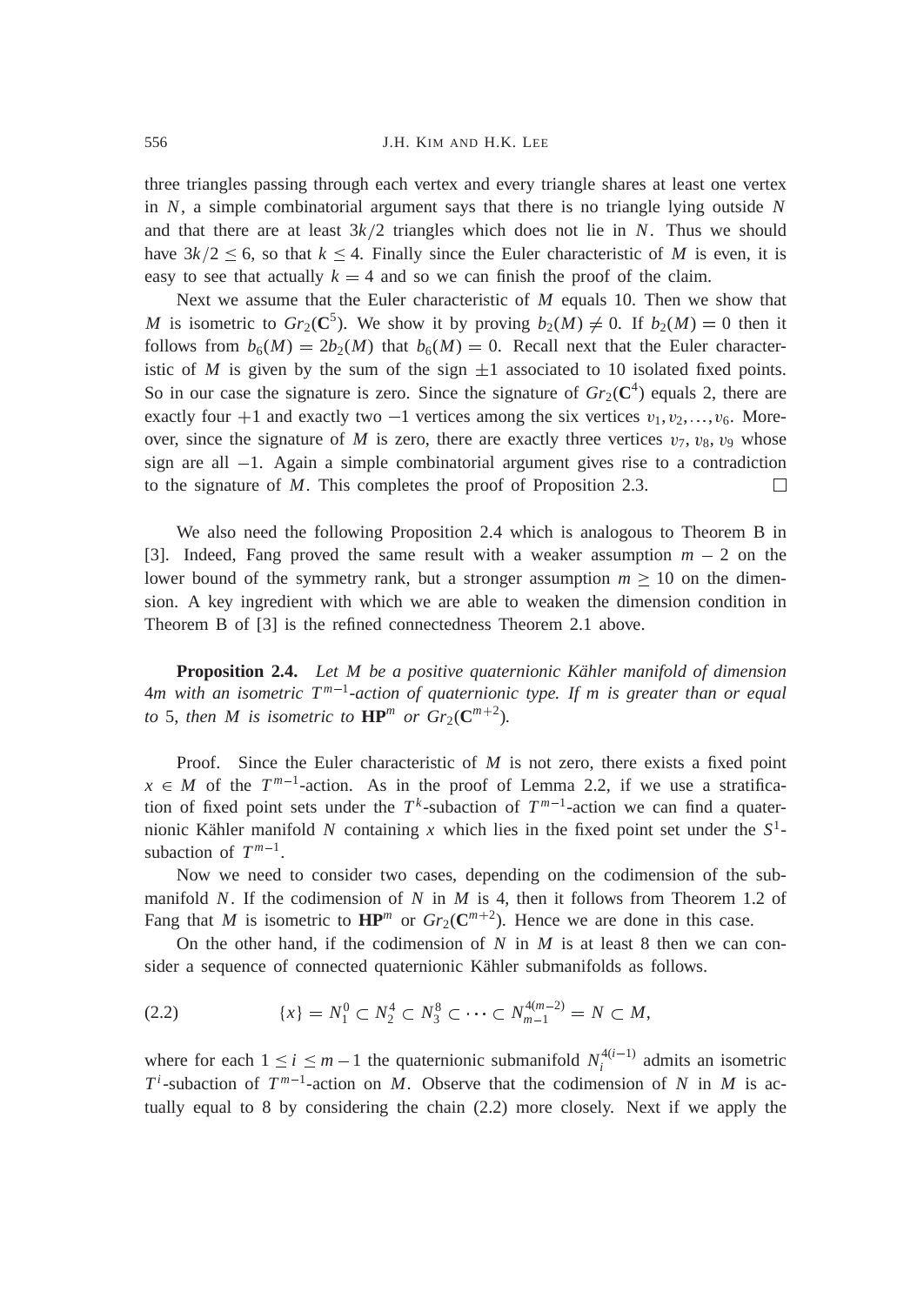connectedness Theorem 2.1 to the above chain (2.2), we obtain

(2.3) <sup>2</sup>(*N* 8 2 ) <sup>2</sup>(*N* 12 3 ) <sup>2</sup>(*N* 4(*m*2) *m*2 ) <sup>2</sup>(*M*),

provided that *m* is greater than or equal to 5. Since the isotropy group of the submanifold  $N_{m-2}^{4(m-2)}$  has rank 1 by construction,  $N_3^{12}$  can be assumed to admit an isometric  $T^3$ -action which is of quaternionic type. Thus it follows from Proposition 2.3 that *N* is isometric to  $HP^3$  or  $Gr_2(C^5)$ . Thus by (2.3),  $\pi_2(M)$  is either 0 or **Z**. Hence *M* is also isometric to  $\mathbf{HP}^m$  or  $Gr_2(\mathbf{C}^{m+2})$  by the rigidity result of LeBrun and Salamon in [13]. This completes the proof.  $\Box$ 

We close this section with the following lemma necessary for the proof of Theorem 1.1 which is an immediate consequence of Theorem 1.2 in [4].

**Lemma 2.5.** *Let M be a positive quaternionic Kähler manifold of dimension* 4*m*  $(m \geq 3)$  with  $b_4(M) = 1$  which admits an isometric  $S^1$ -action. If N is a positive quater*nionic Kähler submanifold of codimension* 4 *of M in the fixed point set of the S*<sup>1</sup>  *action*, *then M is isometric to* **HP***<sup>m</sup> .*

Proof. It follows from Theorem 1.2 of [4] that *M* is isometric to  $HP^m$  or  $Gr_2(\mathbb{C}^{m+4})$ . Since  $b_4(Gr_2(\mathbb{C}^{m+2}))$  is not equal to 1, *M* should be isometric to  $\mathbb{HP}^m$ .  $\Box$ 

#### **3. Proof of Theorem 1.1**

The goal of this section is to give a proof of our main Theorem 1.1. To do so, we assume first that *m* ( $m \ge 6$ ) is even and let  $k = \lfloor m/2 \rfloor + 2$ . We may assume without loss of generality that there is no stratum of codimension 4 by Theorem 1.2 of Fang in [4] or Lemma 2.5.

In what follows, we denote by  $Fix(T^k, M)$  the fixed point set under the action of  $T^k$  on *M*. Let *x* be a fixed point of  $T^k$ -action on *M*, and let *N* be a positive quaternionic Kähler submanifold passing through *x* of *M* of the lowest codimension  $\geq 8$ . Then *N* should admit an isometric  $T^{k-1}$ -subaction of the  $T^k$ -action on *M*. For  $1 \le i \le n$ *k*, let  $N_i = \text{Fix}(T^i, M)_0$  be a connected component of the fixed point set  $\text{Fix}(T^i, M)$ . Then there is a chain of positive connected quaternionic Kähler submanifolds of *M* as follows.

$$
(3.1) \t x \in N_k \subset N_{k-1} \subset \cdots \subset N_1 = N \subset M = N_0.
$$

Clearly each positive quaternionic Kähler manifold  $N_i$  admits an isometric  $T^{k-i}$ -action for each  $0 \le i \le k$ . Then we can show the following lemma.

**Lemma 3.1.** *Either the T<sup>k</sup>-action on M always has an isolated fixed point or M is isometric to* **HP***<sup>m</sup> .*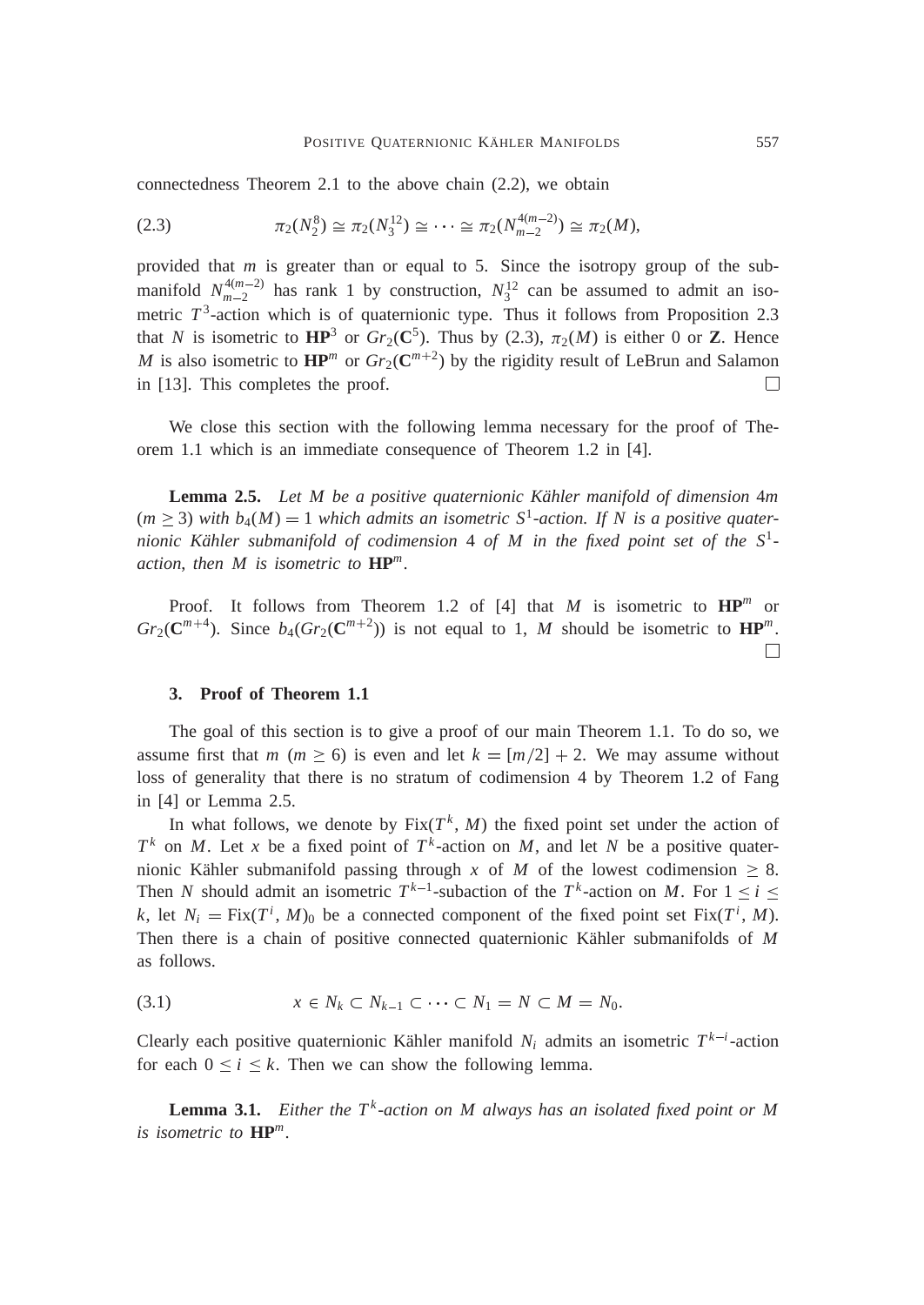Proof. We assume that  $M$  is not isometric to  $\mathbf{HP}^m$ . We shall show the lemma by contradiction. So, suppose that there is no isolated fixed point under the  $T<sup>k</sup>$ -action. Then we should have dim  $N_k \geq 4$  and so we have dim  $N_1 = \dim N \geq 4k$ . By assumption, we also have dim  $N_1 \leq 4(m-2)$ . This implies that the inclusion of  $N_1$  into M is at least 6-connected by Theorem 2.1, since we have

$$
2 \cdot \frac{1}{4} \dim N_1 - \frac{1}{4} \dim M + 2 = \frac{1}{2} \dim N_1 - m + 2
$$
  
 
$$
\geq 2k - m + 1 = 2\left(\frac{m}{2} + 2\right) - m + 2 = 6.
$$

Hence by a theorem of Whitehead we have  $b_4(N_1) = b_4(M) = 1$ .

Next we show that we may assume that the difference dim  $N_1 - \dim N_2$  is greater than or equal to 8. To see it, if we assume that there is a connected positive quaternionic Kähler submanifold of codimension  $4$  in  $N_1$  whose isotropy group is a circle of the  $T^{k-1}$ -action on  $N_1$ . Then since  $b_4(N_1) = 1$ , by Lemma 2.5  $N_1$  is isometric to  $\mathbf{HP}^l$ for some  $l \leq m - 2$ . This in turn implies that  $\pi_2(M) = 0$ , so that *M* is isometric to **HP***<sup>m</sup>* . Thus we have a contradiction. Hence we can conclude

$$
\dim N_1 - \dim N_2 \geq 8.
$$

This implies dim  $N_1 \leq 4m - 8$ . Since dim  $N_2 \geq 4(k - 1)$ , we can also show that the inclusion of  $N_2$  into  $N_1$  is also at least 6-connected, since we have

$$
2 \cdot \frac{1}{4} \dim N_2 - \frac{1}{4} \dim N_1 + 2 \ge 2(k - 1) - (m - 2) + 2
$$
  
=  $2\left(\frac{m}{2} + 2 - 1\right) - m + 4 = 6.$ 

Hence again we have  $b_4(N_2) = b_4(N_1) = 1$ . A similar argument as above shows that

$$
\dim N_2 - \dim N_3 \ge 8
$$
,  $\dim N_3 \le 4(m-6)$ , and  $\dim N_3 \ge 4(k-2)$ .

Repeating this arguments, for  $i \geq 0$  we have the following relations:

(3.2) dim 
$$
N_i
$$
 – dim  $N_{i+1} \ge 8$ , dim  $N_i \le 4(m-2i)$ , and dim  $N_i \ge 4(k-i+1)$ .

Moreover, from (3.2) we have

$$
2 + \frac{1}{2}(k - i + 1) \le 2 + \frac{1}{8} \dim N_i \le k - i.
$$

Thus we have

$$
k - i = \frac{m}{2} + 2 - i \ge 5
$$
, i.e.,  $0 \le i \le \frac{m - 6}{2}$ .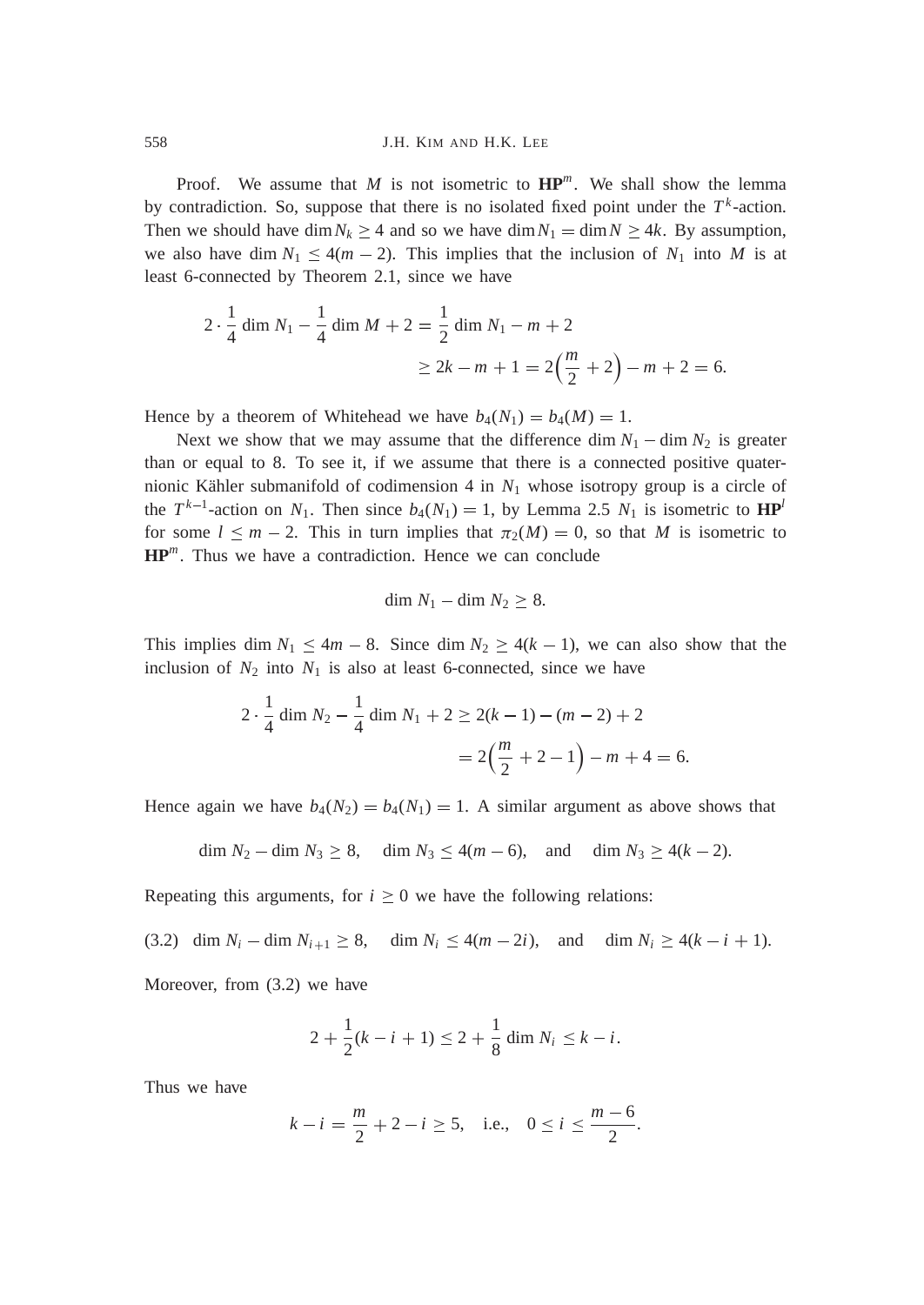In case of  $m = 6$ , by the assumption on the symmetry rank, *M* admits an isometric  $T^5$ -action. It is also true by the above discussion that there exists a positive quaternionic submanifold *N* of codimension at least 8 (i.e., of dimension at most 16) with the symmetry rank at least 4. But as in the previous case the codimension of *N* in *M* must be exactly 8. Thus dim  $N_5 = 0$ . But it is impossible in view of the assumption we started with.

Next we need to deal with the case of even  $m \geq 8$ . If *m* is greater than or equal to 8, again there exists a chain of positive connected quaternionic Kähler submanifolds of the form

(3.3) 
$$
N_k \subset N_{k-1} \subset \cdots \subset N_{(m-2)/2} \subset N_{(m-4)/2}
$$

$$
\subset N_{(m-6)/2} \subset N_{(m-8)/2} \subset \cdots \subset N_1 = N \subset M = N_0,
$$

where dim  $N_i$  – dim  $N_{i+1} \geq 8$  for  $0 \leq i \leq (m-8)/2$  and  $N_i$  admits an isometric  $T^{k-j}$ -action for each  $0 \leq j \leq k$ . By the connectedness Theorem 2.1 as above, we have  $b_4(N_i) = b_4(M) = 1$  for  $0 \le i \le (m-6)/2$ . Furthermore, since the dimension  $N_k$  is assumed to be at least 4, it follows from the chain (3.3) that the difference  $\dim N_i - \dim N_{i+1}$  is, in fact, exactly same as 8 for  $0 \le i \le (m-8)/2$ . Hence  $N_{(m-6)/2}$ has dimension 24, admits an isometric at least  $T^5$ -action, and satisfies  $b_4(N_{(m-6)/2}) = 1$ . But then the  $T^5$ -action on  $N_{(m-6)/2}$  has an isolated fixed point by Lemma 2.2, and this isolated fixed point is also an isolated fixed point of the  $T^k$ -action on *M*. This is a contradiction to our assumption. Alternatively, by considering the chain (3.3) directly, we can show that  $N_k$  would be actually an isolated fixed point. This is again a contradiction to the assumption that there is no isolated fixed point. This completes the proof of Lemma 3.1.  $\Box$ 

Now let *x* be such an isolated fixed point of  $T^k$ -action on *M* as in Lemma 3.1. Then we may assume without loss of generality that there is a positive quaternionic Kähler submanifold *N* of *M* passing through *x* whose dimension is no more than  $4(m-2)$ . By assumption, in this case we have dim  $N_k = 0$  and thus dim  $N_1 \ge 4(k - 1)$ .

We first assume that *m* is greater than or equal to 8. Thus there is a chain of positive connected quaternionic Kähler submanifolds as in  $(3.3)$  such that dim  $N_i$  $\dim N_{i+1} \geq 8$  for  $0 \leq i \leq (m-6)/2$ . As in the proof of Lemma 3.1, we see that the difference dim  $N_i$  -dim  $N_{i+1}$  equals 8 for  $0 \le i \le (m-6)/2$ . Moreover, by construction, for  $0 \le i \le (m-6)/2$  the inclusion of  $N_i$  into  $N_{i-1}$  is at least 6-connected  $(N_{-1}$  is assumed to be an empty set), so that we have  $b_4(N_i) = b_4(M) = 1$  and  $\pi_2(N_i) \cong \pi_2(M)$ . Hence for  $m \geq 8$  we have a positive quaternionic Kähler submanifold N of dimension 24 whose fourth Betti number equals 1 and the symmetry rank is at least 5. On the other hand, since the isotropy group of  $N_1$  has rank one, the  $T^{k-1}$ -action on  $N_1$  can be assumed to be of quaternionic type without loss of generality. Therefore the *T* 5 subaction on the 24-dimensional quaternionic Kähler manifold is also of quaternionic type. Hence the proof of Theorem 1.1 for the case of  $m \geq 8$  now follows from Prop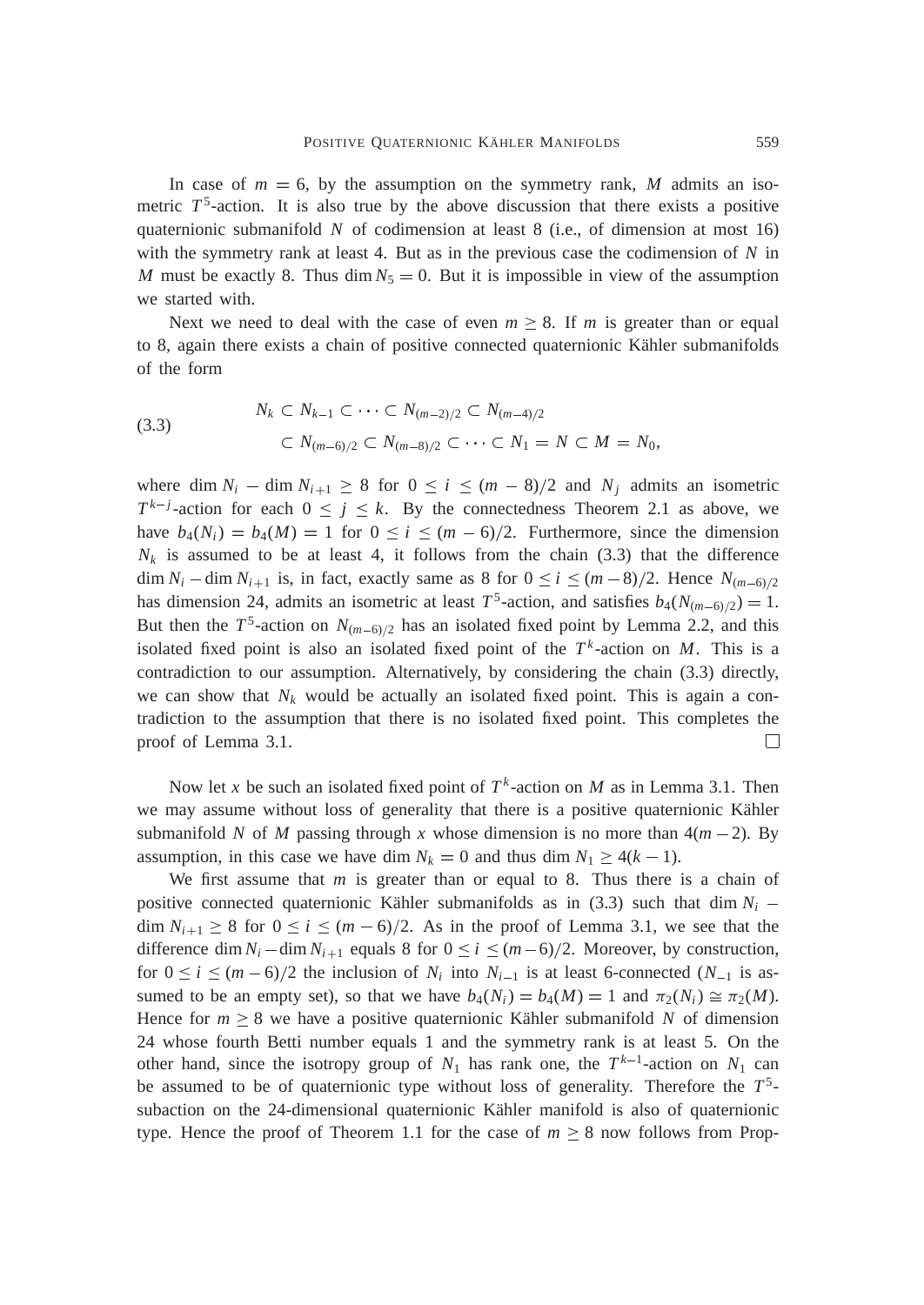osition 2.4 and the assumption  $b_4(M) = 1$ .

Now it remains to consider the case of  $m = 6$ . For this case, it suffices to prove the following lemma.

**Lemma 3.2.** *Let M be a positive quaternionic Kähler manifold of dimension* 24 *with*  $b_4(M) = 1$  *and the symmetry rank*  $\geq$  5*. Let N be a positive quaternionic Kähler manifold of codimension at least* 8 *with an isometric T* <sup>4</sup> *-action as above. Then M is isometric to* **HP**<sup>6</sup> *.*

Proof. First note that by considering the chain (3.1) the codimension of *N* in *M* is exactly 8. Then we need to consider the following two cases, depending on the second Betti number  $b_2(N)$ . If  $b_2(N) \geq 1$  then it follows from the theorem of LeBrun and Salamon that *N* should be isometric to  $Gr_2(\mathbb{C}^6)$ . Since by construction  $\pi_2(N) \cong$  $\pi_2(M)$  and  $\pi_2(\text{Gr}_2(\text{C}^6)) \cong \mathbb{Z}$ , we have  $\pi_2(M) \cong \mathbb{Z}$ . But this implies that *M* is isometric to  $Gr_2(\mathbb{C}^{m+2})$  by the theorem of LeBrun and Salamon again. Since  $b_4(Gr_4(\mathbb{C}^{m+2}))$  is strictly greater than 1, this case does not occur.

Next assume that  $b_2(N) = 0$ . Then the isometric  $T^4$ -action has an isolated fixed points as before. Thus for each fixed point  $x \in M$ , there are exactly four positive quaternionic Kähler submanifolds of dimension 12 equipped with an isometric  $T^3$ -action passing through *x*, and exactly six positive quaternionic Kähler manifolds of dimension 8 equipped with an isometric  $S^1$ -action passing through *x*. According to the classification of positive quaternionic Kähler manifolds by Herrera and Herrera in [7], every 12-dimensional positive quaternionic Kähler manifold  $N'$  with an isometric  $S^1$ -action is isometric to either  $\mathbf{HP}^3$  or  $Gr_4(\mathbf{R}^7)$  or  $Gr_2(\mathbf{C}^5)$ . If N' is isometric to  $\mathbf{HP}^3$ , then  $\pi_2(M)$ is trivial, so that *M* should be isometric to  $HP^m$ . Hence we are done. If *N'* is isometric to  $Gr_4(\mathbf{R}^7)$ , then it follows from Proposition 2.3 that N' would be isometric to either  $HP<sup>3</sup>$  or  $Gr_2(C<sup>5</sup>)$ , which does not make any sense at all. Thus it remains to consider the case that *N'* is isometric to  $Gr_2(\mathbb{C}^5)$ . But in this case  $\pi_2(N') = \pi_2(M)$  is isomorphic to **Z**. Hence *M* is isometric to  $\mathbf{HP}^m$  or  $Gr_2(\mathbf{C}^{m+2})$ . But since  $b_4(Gr_2(\mathbf{C}^{m+2}))$  is not equal to 1, *M* should be isometric to **HP***<sup>m</sup>* . Note that instead of using the result of Herrera and Herrera in [7] as above, one may directly use Proposition 2.3 to show that *M* is isometric to  $\mathbf{HP}^m$ . This completes the proof of Lemma 3.2.  $\Box$ 

The proof for the case of odd  $m \geq 5$  is completely parallel to that of even  $m \geq 6$ . So let us highlight only the points different from the case of even *m*. First of all, since *m* is odd, we need to let  $k = (m+3)/2 = [m/2]+2$ . Then the inclusion from  $N_{i+1}$  into *N<sub>i</sub>* in the proof of Lemma 3.1 is now at least 5-connected for  $0 \le i \le (m-5)/2$ . Then we can use a 20-dimensional positive quaternionic Kähler manifold with  $b_4 = 1$  and the symmetry rank at least 4 in order to finish the proof for  $m \ge 7$ . Finally we also need to consider the case  $m = 5$  which is analogous to Lemma 3.2. But in this case there is a 12-dimensional positive quaternionic Kähler submanifold  $N'$  with the  $T^3$ -subaction of quaternionic type. Hence we can apply Proposition 2.3 together with the assumption